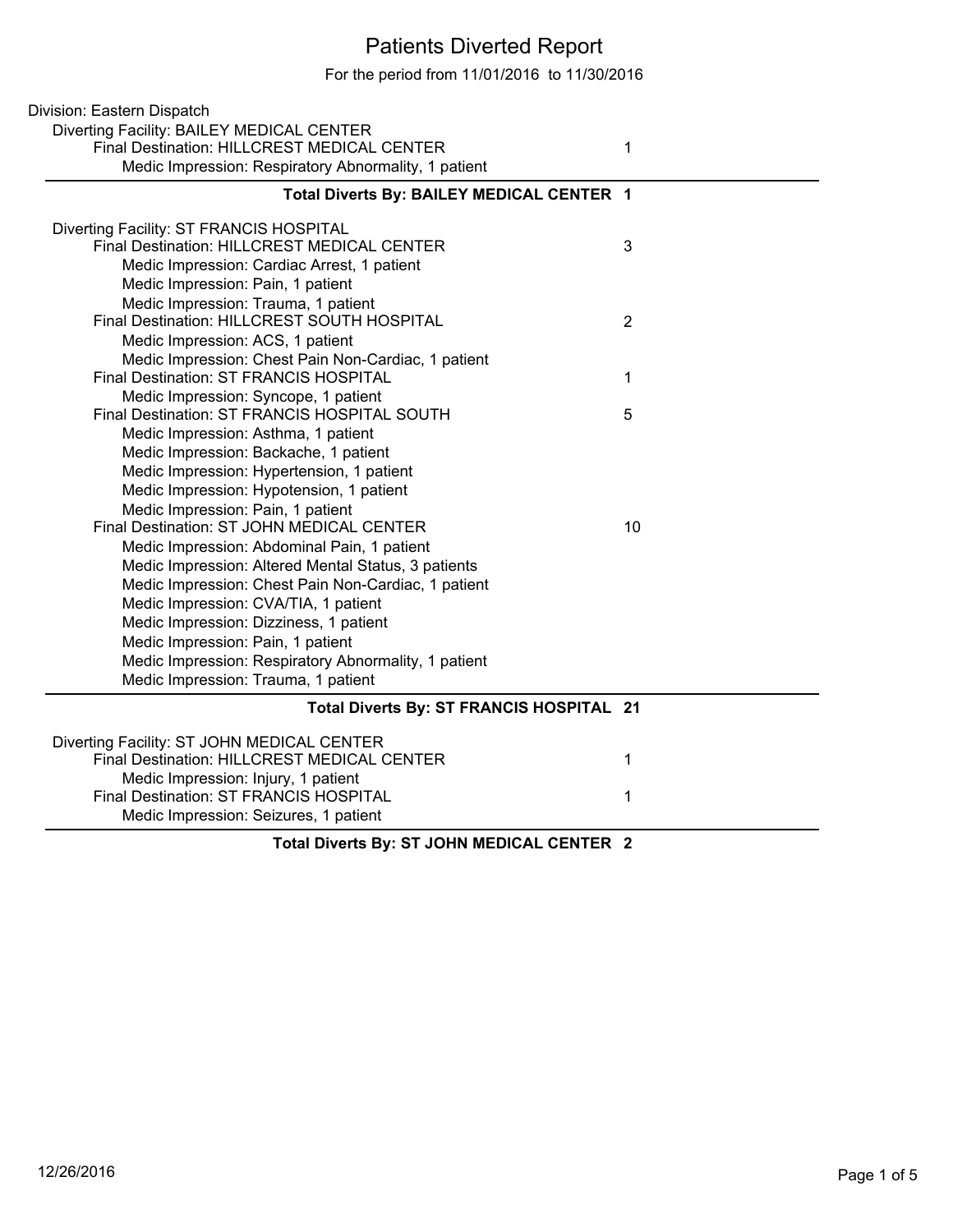## **Total Diverts By: ALLIANCE HEALTH - MIDWEST 1**

| Diverting Facility: BAPTIST INTEGRIS MEDICAL CENTER<br>Final Destination: ALLIANCEHEALTH - DEACONESS<br>Medic Impression: Altered Mental Status, 1 patient<br>Medic Impression: Bacterial Infection, 1 patient<br>Medic Impression: Chest Pain Non-Cardiac, 1 patient<br>Medic Impression: Hemorrhage, 1 patient | 5              |
|------------------------------------------------------------------------------------------------------------------------------------------------------------------------------------------------------------------------------------------------------------------------------------------------------------------|----------------|
| Medic Impression: Pain, 1 patient<br>Final Destination: BAPTIST INTEGRIS MEDICAL CENTER                                                                                                                                                                                                                          | 1              |
| Medic Impression: Respiratory Abnormality, 1 patient                                                                                                                                                                                                                                                             |                |
| Final Destination: CANADIAN VALLEY INTEGRIS REGNL                                                                                                                                                                                                                                                                | 1              |
| Medic Impression: Pain, 1 patient                                                                                                                                                                                                                                                                                |                |
| Final Destination: INTEGRIS MEDICAL CENTER - EDMOND                                                                                                                                                                                                                                                              | 4              |
| Medic Impression: Syncope, 1 patient                                                                                                                                                                                                                                                                             |                |
| Medic Impression: Trauma, 3 patients<br>Final Destination: MERCY HEALTH CENTER                                                                                                                                                                                                                                   | 4              |
| Medic Impression: Altered Mental Status, 1 patient                                                                                                                                                                                                                                                               |                |
| Medic Impression: CVA/TIA, 1 patient                                                                                                                                                                                                                                                                             |                |
| Medic Impression: Respiratory Abnormality, 1 patient                                                                                                                                                                                                                                                             |                |
| Medic Impression: Vomiting, 1 patient                                                                                                                                                                                                                                                                            |                |
| Final Destination: PRESBYTERIAN TOWER-OU MEDICAL                                                                                                                                                                                                                                                                 | $\overline{2}$ |
| Medic Impression: Abnormal Gait, 1 patient                                                                                                                                                                                                                                                                       |                |
| Medic Impression: Respiratory Abnormality, 1 patient                                                                                                                                                                                                                                                             |                |
| Final Destination: SOUTHWEST INTEGRIS MEDICAL CEN                                                                                                                                                                                                                                                                | 4              |
| Medic Impression: Fever, 1 patient                                                                                                                                                                                                                                                                               |                |
| Medic Impression: Injury, 1 patient                                                                                                                                                                                                                                                                              |                |
| Medic Impression: Respiratory Abnormality, 1 patient                                                                                                                                                                                                                                                             |                |
| Medic Impression: Trauma, 1 patient                                                                                                                                                                                                                                                                              |                |
| Final Destination: ST ANTHONYS HOSPITAL                                                                                                                                                                                                                                                                          | $\overline{2}$ |
| Medic Impression: Abdominal Pain, 1 patient                                                                                                                                                                                                                                                                      |                |
| Medic Impression: Pain, 1 patient<br>Final Destination: ST. ANTHONY HEALTHPLEX NORTH                                                                                                                                                                                                                             | 1              |
| Medic Impression: Abdominal Pain, 1 patient                                                                                                                                                                                                                                                                      |                |
| Final Destination: WOMEN AND CHILDREN'S AT OU MED CENTER                                                                                                                                                                                                                                                         | $\mathbf{1}$   |
| Medic Impression: Injury, 1 patient                                                                                                                                                                                                                                                                              |                |
|                                                                                                                                                                                                                                                                                                                  |                |
| Total Diverts By: BAPTIST INTEGRIS MEDICAL CENTER 25                                                                                                                                                                                                                                                             |                |
| Diverting Facility: MERCY HEALTH CENTER<br>Final Destination: ALLIANCEHEALTH - DEACONESS<br>Medic Impression: Abdominal Pain, 1 patient                                                                                                                                                                          | 4              |

| Medic Impression: Abdominal Pain, 1 patient              |   |
|----------------------------------------------------------|---|
| Medic Impression: Pain, 1 patient                        |   |
| Medic Impression: Respiratory Abnormality, 1 patient     |   |
| Medic Impression: Trauma, 1 patient                      |   |
| Final Destination: BAPTIST INTEGRIS MEDICAL CENTER       |   |
| Medic Impression: Pain, 1 patient                        |   |
| <b>Final Destination: CANADIAN VALLEY INTEGRIS REGNL</b> |   |
| Medic Impression: Altered Mental Status, 1 patient       |   |
| Final Destination: INTEGRIS MEDICAL CENTER - EDMOND      | 2 |
| Medic Impression: Altered Mental Status, 1 patient       |   |
| Medic Impression: Fever, 1 patient                       |   |
| Final Destination: OKLAHOMA HEART HOSPITAL               |   |
| Medic Impression: Congestive Heart Failure, 1 patient    |   |
| Medic Impression: Hypertension, 1 patient                |   |
|                                                          |   |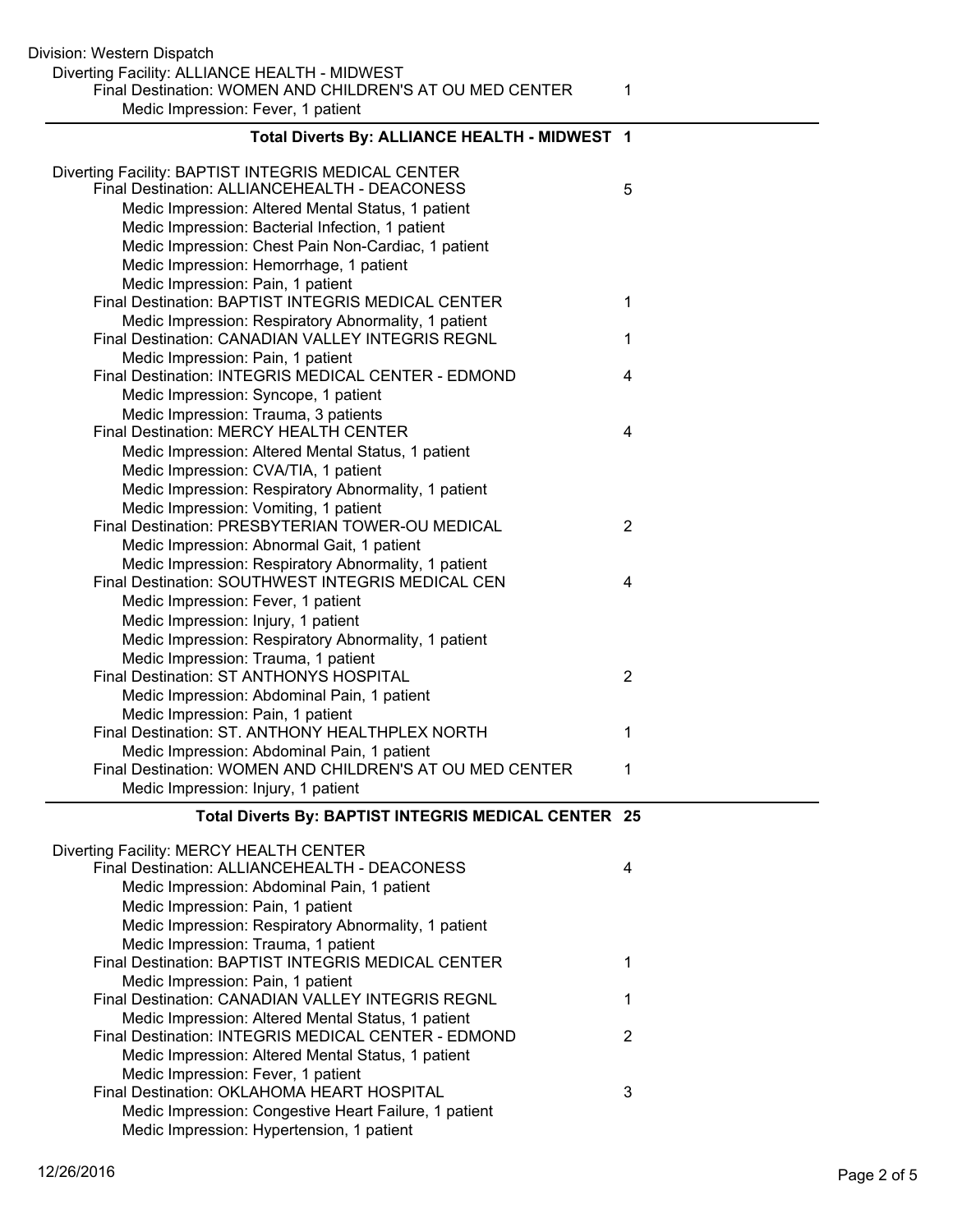| Medic Impression: Syncope, 1 patient                                                 |                |
|--------------------------------------------------------------------------------------|----------------|
| Final Destination: OU MEDICAL CENTER EDMOND                                          | $\overline{2}$ |
| Medic Impression: Hypotension, 1 patient                                             |                |
| Medic Impression: Pain, 1 patient                                                    |                |
| Final Destination: ST ANTHONYS HOSPITAL                                              | 2              |
| Medic Impression: Dizziness, 1 patient                                               |                |
| Medic Impression: Pain, 1 patient                                                    |                |
| Final Destination: ST. ANTHONY HEALTHPLEX NORTH<br>Medic Impression: Pain, 1 patient | 1              |
| Final Destination: WOMEN AND CHILDREN'S AT OU MED CENTER                             | 1              |
| Medic Impression: Pain, 1 patient                                                    |                |
| Total Diverts By: MERCY HEALTH CENTER 17                                             |                |
|                                                                                      |                |
| Diverting Facility: NORMAN REGIONAL HEALTHPLEX                                       |                |
| Final Destination: NORMAN REGIONAL HOSPITAL                                          | 3              |
| Medic Impression: Altered Mental Status, 2 patients                                  |                |
| Medic Impression: Nausea/Vomiting, 1 patient                                         |                |
| Total Diverts By: NORMAN REGIONAL HEALTHPLEX 3                                       |                |
| Diverting Facility: OKLAHOMA CITY VA HOSPITAL                                        |                |
| Final Destination: ALLIANCE HEALTH - MIDWEST                                         | 1              |
| Medic Impression: Joint Pain, 1 patient                                              |                |
| Final Destination: ALLIANCEHEALTH - DEACONESS                                        | 1              |
| Medic Impression: Pain, 1 patient                                                    |                |
| Final Destination: BAPTIST INTEGRIS MEDICAL CENTER                                   | $\overline{2}$ |
| Medic Impression: Altered Mental Status, 1 patient                                   |                |
| Medic Impression: Dizziness, 1 patient                                               |                |
| Final Destination: MERCY HEALTH CENTER                                               | 3              |
| Medic Impression: Altered Mental Status, 1 patient                                   |                |
| Medic Impression: CVA/TIA, 1 patient                                                 |                |
| Medic Impression: Mental Health/Psychatric Illness, 1 patient                        |                |
| Final Destination: NORMAN REGIONAL HOSPITAL                                          | 1              |
| Medic Impression: Syncope, 1 patient                                                 |                |
| Final Destination: OKLAHOMA CITY VA HOSPITAL                                         | 1              |
| Medic Impression: Respiratory Abnormality, 1 patient                                 |                |
| Final Destination: OU MEDICAL CENTER EDMOND                                          | 1              |
| Medic Impression: Syncope, 1 patient                                                 |                |
| Final Destination: PRESBYTERIAN TOWER-OU MEDICAL                                     | 1              |
| Medic Impression: Backache, 1 patient                                                |                |
| Final Destination: SOUTHWEST INTEGRIS MEDICAL CEN                                    | 6              |
| Medic Impression: ACS, 1 patient                                                     |                |
| Medic Impression: Chronic Airway Obstruction, 1 patient                              |                |
| Medic Impression: Dizziness, 1 patient                                               |                |
| Medic Impression: Pain, 1 patient                                                    |                |
| Medic Impression: Respiratory Abnormality, 1 patient                                 |                |
| Medic Impression: Syncope, 1 patient                                                 |                |
| Final Destination: ST ANTHONYS HOSPITAL                                              | 6              |
| Medic Impression: Chest Pain Non-Cardiac, 1 patient                                  |                |
| Medic Impression: Dizziness, 1 patient                                               |                |
| Medic Impression: Fever, 1 patient                                                   |                |
| Medic Impression: Mental Health/Psychatric Illness, 1 patient                        |                |
| Medic Impression: Systolic Heart Failure, 1 patient                                  |                |
| Medic Impression: Trauma, 1 patient                                                  |                |
| Total Diverts By: OKLAHOMA CITY VA HOSPITAL 23                                       |                |

Diverting Facility: OKLAHOMA HEART HOSPITAL Final Destination: MERCY HEALTH CENTER 2 Medic Impression: Abdominal Pain, 1 patient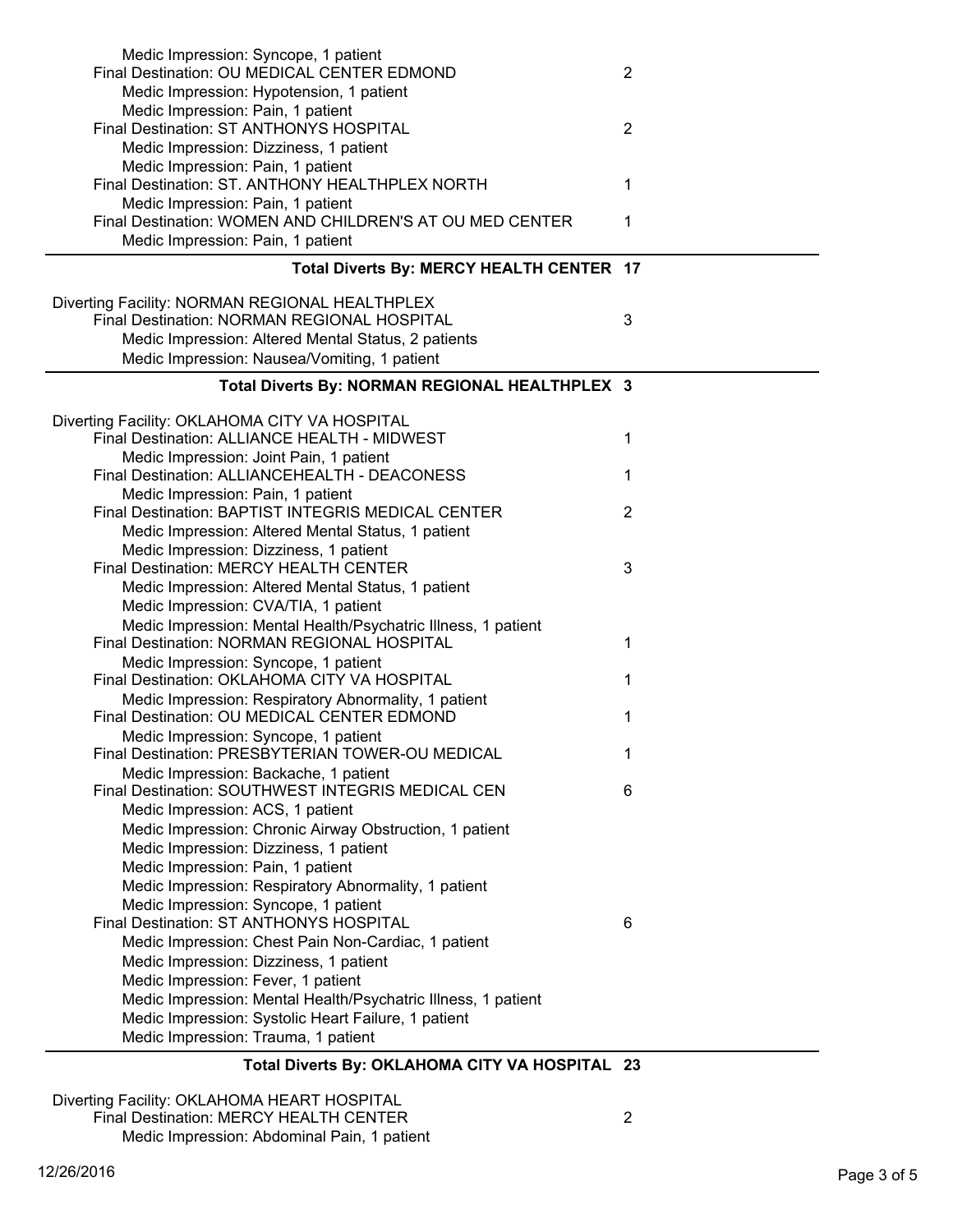| Total Diverts By: OKLAHOMA HEART HOSPITAL 2                                           |                |
|---------------------------------------------------------------------------------------|----------------|
| Diverting Facility: OKLAHOMA HEART HOSPITAL SOUTH                                     |                |
| Final Destination: SOUTHWEST INTEGRIS MEDICAL CEN                                     | $\overline{2}$ |
| Medic Impression: Abdominal Swelling, 1 patient                                       |                |
| Medic Impression: Respiratory Abnormality, 1 patient                                  |                |
| Total Diverts By: OKLAHOMA HEART HOSPITAL SOUTH 2                                     |                |
|                                                                                       |                |
| Diverting Facility: OU MEDICAL CENTER EDMOND                                          |                |
| Final Destination: INTEGRIS MEDICAL CENTER - EDMOND                                   | 1              |
| Medic Impression: Hemorrhage Of Gastrointestinal Tract, 1 patient                     |                |
| Final Destination: ST ANTHONYS HOSPITAL                                               | 1              |
| Medic Impression: Abdominal Pain, 1 patient                                           |                |
| Total Diverts By: OU MEDICAL CENTER EDMOND 2                                          |                |
| Diverting Facility: PRESBYTERIAN TOWER-OU MEDICAL                                     |                |
| Final Destination: ALLIANCE HEALTH - MIDWEST                                          | 1              |
| Medic Impression: Backache, 1 patient                                                 |                |
| Final Destination: ALLIANCEHEALTH - DEACONESS                                         | 1              |
| Medic Impression: ACS, 1 patient                                                      |                |
| Final Destination: BAPTIST INTEGRIS MEDICAL CENTER                                    | $\overline{7}$ |
| Medic Impression: Abdominal Pain, 1 patient                                           |                |
| Medic Impression: Altered Mental Status, 1 patient                                    |                |
| Medic Impression: Dizziness, 1 patient                                                |                |
| Medic Impression: Fever, 1 patient                                                    |                |
| Medic Impression: Pain, 2 patients                                                    |                |
| Medic Impression: Respiratory Abnormality, 1 patient                                  |                |
| Final Destination: OKLAHOMA HEART HOSPITAL SOUTH                                      | 1              |
| Medic Impression: Dizziness, 1 patient<br>Final Destination: OU MEDICAL CENTER EDMOND | 3              |
| Medic Impression: Adverse Effect Of Substance, 1 patient                              |                |
| Medic Impression: Altered Mental Status, 1 patient                                    |                |
| Medic Impression: Bacterial Infection, 1 patient                                      |                |
| Final Destination: SOUTHWEST INTEGRIS MEDICAL CEN                                     | 4              |
| Medic Impression: Adverse Effect Of Substance, 1 patient                              |                |
| Medic Impression: Altered Mental Status, 2 patients                                   |                |
| Medic Impression: Seizures, 1 patient                                                 |                |
| Final Destination: ST ANTHONYS HOSPITAL                                               | 13             |
| Medic Impression: ACS, 1 patient                                                      |                |
| Medic Impression: Alcohol Abuse, 1 patient                                            |                |
| Medic Impression: Altered Mental Status, 2 patients                                   |                |
| Medic Impression: Chronic Airway Obstruction, 1 patient                               |                |
| Medic Impression: Diabetes Mellitus Uncontrolled, 1 patient                           |                |
| Medic Impression: Hemorrhage, 1 patient                                               |                |
| Medic Impression: Pain, 2 patients                                                    |                |
| Medic Impression: Seizures, 2 patients                                                |                |
| Medic Impression: Trauma, 2 patients                                                  |                |
| Total Diverts By: PRESBYTERIAN TOWER-OU MEDICAL 30                                    |                |
| Diverting Facility: SOUTHWEST INTEGRIS MEDICAL CEN                                    |                |
| Final Destination: BAPTIST INTEGRIS MEDICAL CENTER                                    | 1              |